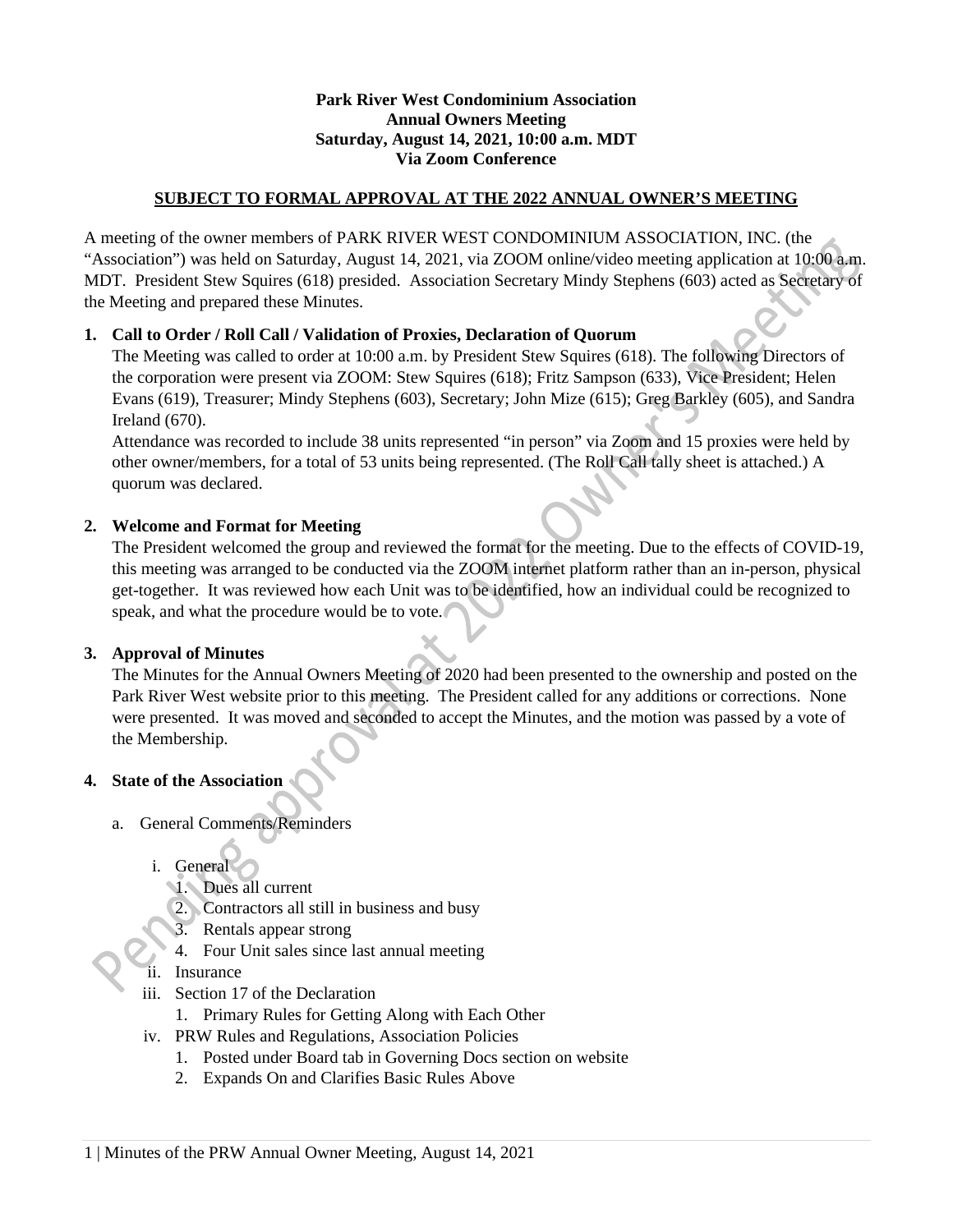- b. Highlights
	- i. Volunteer Efforts Have Become More Coordinated and Allow Residents to Contribute
	- ii. Dennis McDonald Volunteer Coordinator
	- iii. PRW Rules and Regulations Provided in Hard Copy to all Owners (Do You Know Where Your Copy Is?)
	-
	- iv. PRW Rental Policy Affecting Both Long and Short Term Rentals Working Well<br>v. Early and Late Freezes/Snow, Dry Winter Hit Landscaping Hard (Trees and Shrubs) AGAIN<br>vi. Noticing More Siding Related Problems.<br>iii. Complet v. Early and Late Freezes/Snow, Dry Winter Hit Landscaping Hard (Trees and Shrubs) AGAIN
	- vi. Noticing More Siding Related Problems.
	- vii. Completed Seal Coating for 2021
	- viii. Still Planting for 2021
	- ix. Continued to Sort Out and Add To Our Irrigation Systems
- c. Snow Plowing
	- i. Zeik Construction does our Snow Plowing, Sidewalk Clearing
		- 1. Normally plows at 4-6" of snow at his discretion unless Association requests.
	- ii. Zeik Offers Unit Owner Drive and Walk Plowing/Shoveling for Small Fee

Zeik Construction LLC 453 E Wonderview Ave. Unit 3 PMB 275 Estes Park, CO 80517 970-310-5707

- d. Landscaping
	- i. Landscaping at PRW is at a mature stage
		- 1. Plantings were more dense than necessary for this stage of growth.
		- 2. We look to thin to promote healthy trees and shrubs
	- ii. All Planting Areas Outside of Unit are Common Elements
		- 1. Most all shrubs and trees have their own drip irrigation installed
		- 2. You may not plant gardens or install lawn features
		- 3. You may not put out planters except on sidewalk or porch or deck
		- 4. If you want something changed use Contact tab on website
	- iii. Landscape Company is Park Landscaping LLC, Ben Ekeren
		- 1. Spring Cleanup
		- 2. Slash Removal When Needed
		- 3. Three Mowings per Season
		- 4. Tree Removal and Plantings

# **River Trail**

- i. Pedestrian Walkway (ROW granted to TofEP)
	- 1. No Bikes, Trikes, Scooters
	- 2. We Normally Clear Grasses to 10 Feet Either Side of Path
	- 3. Actively Maintaining River Bank Through Remediation Efforts
- ii. Fishing
	- 1. Colorado Fishing License Required to Fish
	- 2. Catch and Release for Owners and Guests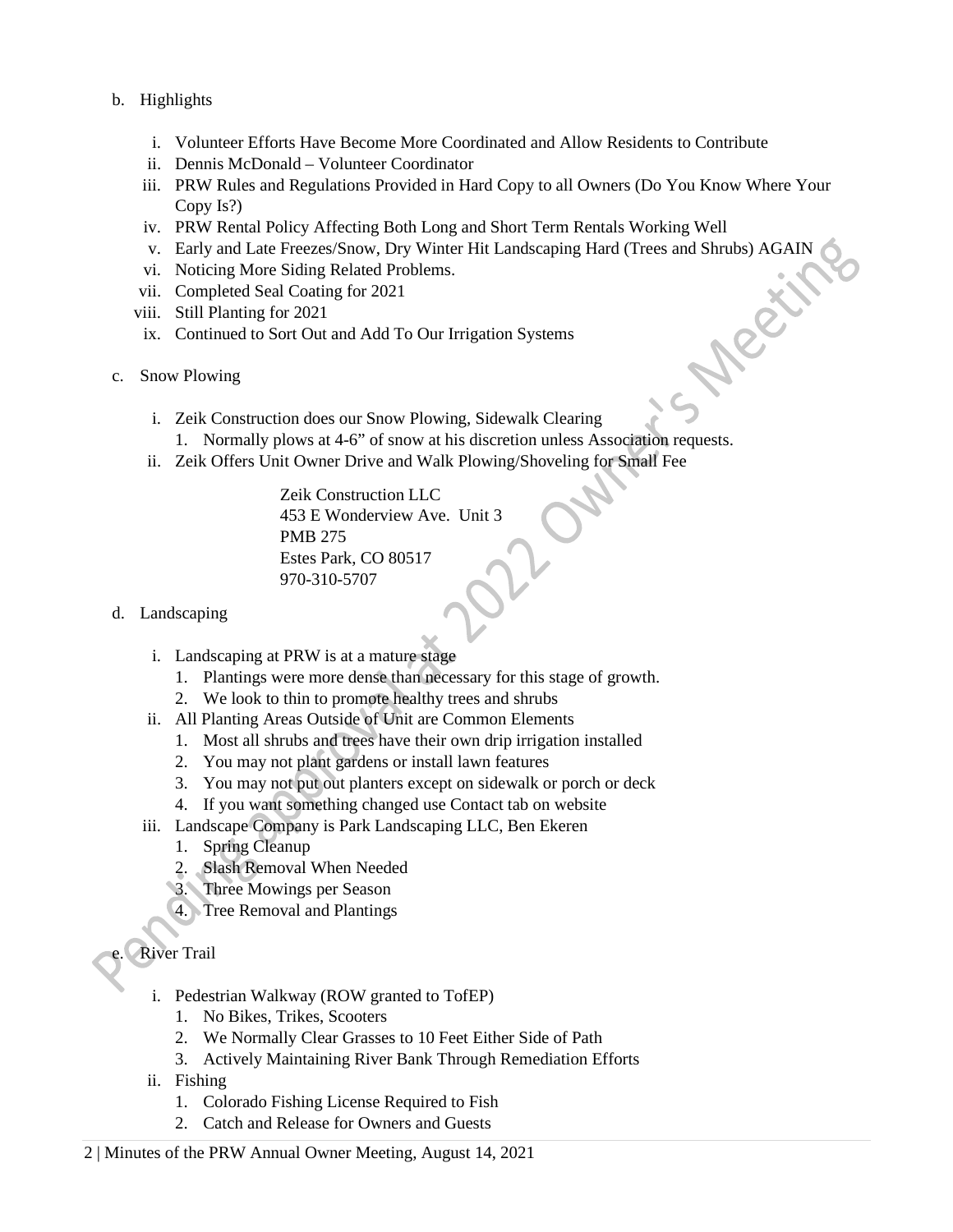- 3. A Group of Owners Stock Fish During the Season (Tom Shepherd is contact).
- 4. Non-Owners May Not Fish from Our Property
	- a. Right of Way granted for Pedestrian Path, but Non-Owner Fishing is Trespassing
- f. Pets
	- i. Unit Owners, Long Term Renters
	- 1. May have two. ii. Short Term Renters
		- 1. May not bring Pets into PRW
	- iii. Pets Outside of Units
		- 1. Pets must be on a leash and a human being must be on the other end of the leash
			- a. You may not tie or chain an animal to your deck or in any other way leave unattended
		- 2. Immediately clean up after your pet
- g. Parking
	- i. All Unit Owners and Guests
		- 1. May Only Park in THEIR Driveway Bib or Garage
		- 2. May Only Park Cars, Motorcycles or Trucks (less than 350 series and no Duallies)
		- 3. RVs, Boats, Trailers must be parked in garage and door must be able to close. a. They may not be parked on Park River Place within PRW
	- ii. No Parking in Access Driveway/Aprons
		- 1. These are all marked as Fire Lanes by the Association
			- a. Access made available for Use of Fire and Medical (Ambulance/Paramedic)
- h. Rentals
	- i. All Unit Owners have the right to rent their units
	- ii. The Town of EP licenses and regulates Short Term Rental as Commercial Businesses with a cap limiting the number of active licenses.
	- iii. To maintain the Residential Character of PRW, in December of 2019 the Board passed a Rental Policy covering both Short Term and Long Term Rentals
		- 1. Short- and Long-Term Rental Unit Owners must register their intent to rent their units by January 31<sup>st</sup> of each year.
		- 2. Short Term Rental Owners must provide
			- a. PRW Rental Registration form signed by Owner and any Local Agent
			- b. Copy of Town of Estes Park Rental License
			- c. Copy of Guest Rental Contract with PRW Rental Rules embedded so that Guests are aware and acknowledge that they must abide by the same rules as the owners.
			- d. Cert of Commercial Liability Insurance in the amount of \$1,000,000
		- 3. Long Term Rentals must provide Registration Form and Insurance Cert
- Trash and Feeders
	- i. Trash may be placed out during daylight hours only in a hard sided container with lid.
		- 1. Bags left out are quickly discovered and torn open by critters
	- ii. Only Bear-Proof containers may be left out overnight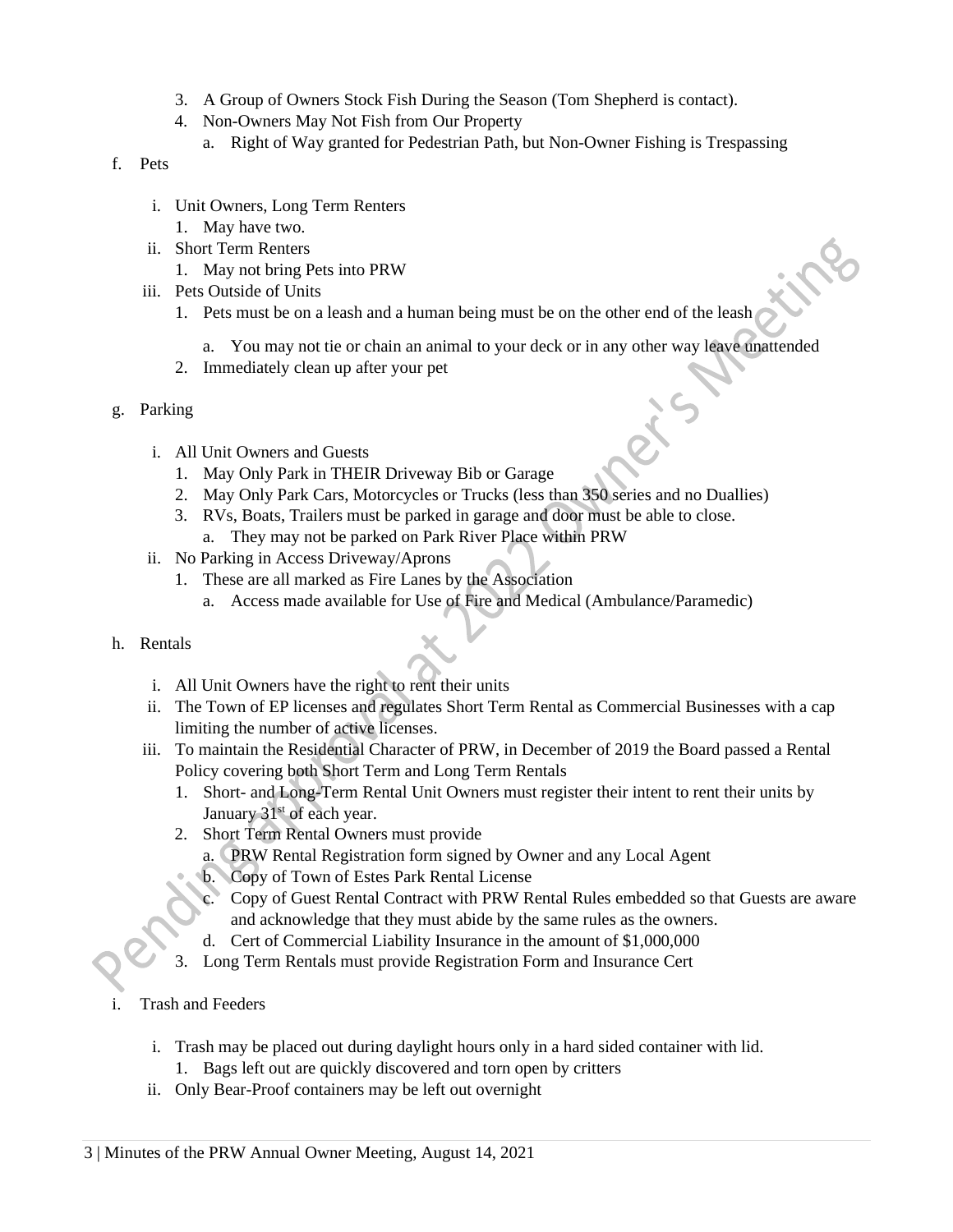- iii. Feeders for birds or squirrels/chipmunks may only be hung from appropriate hangers attached to decks or awnings
	- 1. Feeders should not be left out overnight
	- 2. Feeders may not be hung on trees or any Common Element structure.

## **5. Financials**

a. The Treasurer presented her report:

Park River West Financial Summary through August 13th, 2021 Checking Account balance = \$39,315.56 Bank of Colorado Money Management Account (Reserves) = \$149,390.72 Charles Schwab Corporate Account (Reserves) = \$10,025.78 Total Reserves = \$159,416.50. This is an increase in our reserves of approximately \$75,000 since January 1, 2018. We continue to maintain the corporate account at Schwab looking to move the money to short term Treasuries when meaningful rates return. Currently, our HOA dues support our expenses including the ability to put into reserves 10% of our yearly income. The following spreadsheet shows the budgets for 2019 - 2021 and the proposed budget for 2022. Respectfully submitted,

Helen Evans, Treasurer.

Pending

b. The budget shown below was then presented for discussion.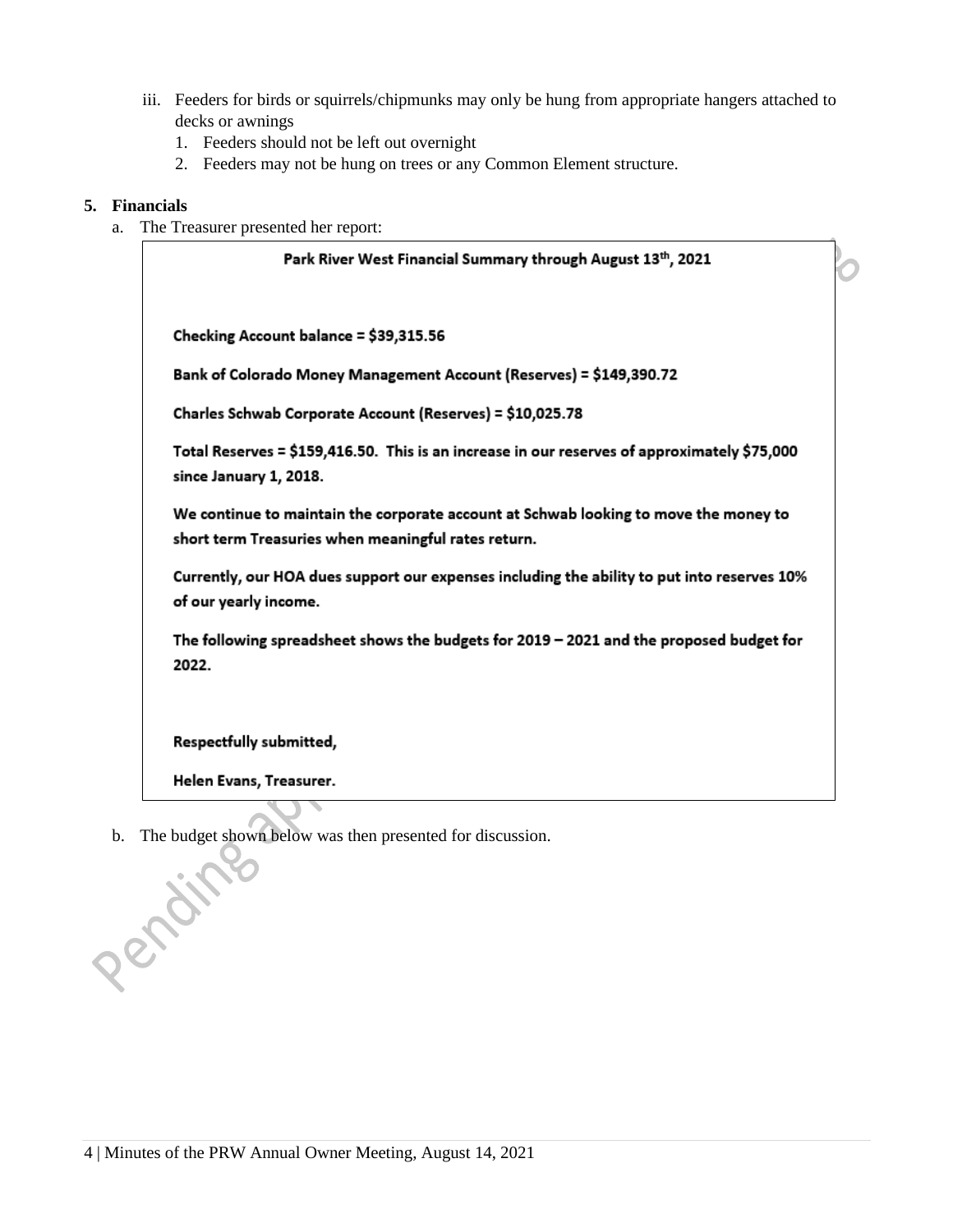| 2018 Actual<br>175440<br>400<br>175840<br>3600<br>300<br>45<br>605<br>4550<br>23425<br>1238 | 2019 Actual<br>204000<br>453<br><b>200</b><br>335<br>204988<br>3600<br>300<br>425<br>1991<br>6316                                                          | 2020 Actual<br>204000<br>280<br>600<br>151<br>205031<br>3450<br>300<br>2526<br>1112<br>7388                                                       | Budget 2021<br>Through June<br>102000<br>60<br>100<br>7<br>102167<br>1800<br>31                                                                    | <b>Budget 2021</b><br>204000<br>204000<br>3600<br>300<br>800             | Proposed<br><b>Rudnet</b><br>228480<br>228480<br>3600                                                                                                          |
|---------------------------------------------------------------------------------------------|------------------------------------------------------------------------------------------------------------------------------------------------------------|---------------------------------------------------------------------------------------------------------------------------------------------------|----------------------------------------------------------------------------------------------------------------------------------------------------|--------------------------------------------------------------------------|----------------------------------------------------------------------------------------------------------------------------------------------------------------|
|                                                                                             |                                                                                                                                                            |                                                                                                                                                   |                                                                                                                                                    |                                                                          |                                                                                                                                                                |
|                                                                                             |                                                                                                                                                            |                                                                                                                                                   |                                                                                                                                                    |                                                                          |                                                                                                                                                                |
|                                                                                             |                                                                                                                                                            |                                                                                                                                                   |                                                                                                                                                    |                                                                          |                                                                                                                                                                |
|                                                                                             |                                                                                                                                                            |                                                                                                                                                   |                                                                                                                                                    |                                                                          |                                                                                                                                                                |
|                                                                                             |                                                                                                                                                            |                                                                                                                                                   |                                                                                                                                                    |                                                                          |                                                                                                                                                                |
|                                                                                             |                                                                                                                                                            |                                                                                                                                                   |                                                                                                                                                    |                                                                          |                                                                                                                                                                |
|                                                                                             |                                                                                                                                                            |                                                                                                                                                   |                                                                                                                                                    |                                                                          |                                                                                                                                                                |
|                                                                                             |                                                                                                                                                            |                                                                                                                                                   |                                                                                                                                                    |                                                                          |                                                                                                                                                                |
|                                                                                             |                                                                                                                                                            |                                                                                                                                                   |                                                                                                                                                    |                                                                          |                                                                                                                                                                |
|                                                                                             |                                                                                                                                                            |                                                                                                                                                   |                                                                                                                                                    |                                                                          |                                                                                                                                                                |
|                                                                                             |                                                                                                                                                            |                                                                                                                                                   |                                                                                                                                                    |                                                                          |                                                                                                                                                                |
|                                                                                             |                                                                                                                                                            |                                                                                                                                                   |                                                                                                                                                    |                                                                          |                                                                                                                                                                |
|                                                                                             |                                                                                                                                                            |                                                                                                                                                   |                                                                                                                                                    |                                                                          |                                                                                                                                                                |
|                                                                                             |                                                                                                                                                            |                                                                                                                                                   |                                                                                                                                                    |                                                                          |                                                                                                                                                                |
|                                                                                             |                                                                                                                                                            |                                                                                                                                                   |                                                                                                                                                    |                                                                          |                                                                                                                                                                |
|                                                                                             |                                                                                                                                                            |                                                                                                                                                   |                                                                                                                                                    |                                                                          |                                                                                                                                                                |
|                                                                                             |                                                                                                                                                            |                                                                                                                                                   |                                                                                                                                                    |                                                                          |                                                                                                                                                                |
|                                                                                             |                                                                                                                                                            |                                                                                                                                                   |                                                                                                                                                    |                                                                          |                                                                                                                                                                |
|                                                                                             |                                                                                                                                                            |                                                                                                                                                   |                                                                                                                                                    |                                                                          |                                                                                                                                                                |
|                                                                                             |                                                                                                                                                            |                                                                                                                                                   |                                                                                                                                                    |                                                                          |                                                                                                                                                                |
|                                                                                             |                                                                                                                                                            |                                                                                                                                                   |                                                                                                                                                    |                                                                          |                                                                                                                                                                |
|                                                                                             |                                                                                                                                                            |                                                                                                                                                   |                                                                                                                                                    |                                                                          |                                                                                                                                                                |
|                                                                                             |                                                                                                                                                            |                                                                                                                                                   |                                                                                                                                                    |                                                                          | 300                                                                                                                                                            |
|                                                                                             |                                                                                                                                                            |                                                                                                                                                   |                                                                                                                                                    |                                                                          | 800                                                                                                                                                            |
|                                                                                             |                                                                                                                                                            |                                                                                                                                                   |                                                                                                                                                    | 1000                                                                     | 1000                                                                                                                                                           |
|                                                                                             |                                                                                                                                                            |                                                                                                                                                   |                                                                                                                                                    |                                                                          |                                                                                                                                                                |
|                                                                                             |                                                                                                                                                            |                                                                                                                                                   |                                                                                                                                                    |                                                                          |                                                                                                                                                                |
|                                                                                             |                                                                                                                                                            |                                                                                                                                                   | 1831                                                                                                                                               | 5700                                                                     | 5700                                                                                                                                                           |
|                                                                                             |                                                                                                                                                            |                                                                                                                                                   |                                                                                                                                                    |                                                                          |                                                                                                                                                                |
|                                                                                             |                                                                                                                                                            |                                                                                                                                                   |                                                                                                                                                    |                                                                          |                                                                                                                                                                |
|                                                                                             | 26700                                                                                                                                                      | 30337                                                                                                                                             | 37899                                                                                                                                              | 34500                                                                    | 43600                                                                                                                                                          |
|                                                                                             | 1238                                                                                                                                                       | 1238                                                                                                                                              | 1238                                                                                                                                               | 1238                                                                     | 1238                                                                                                                                                           |
|                                                                                             | 302                                                                                                                                                        | 302                                                                                                                                               | 302                                                                                                                                                | 302                                                                      | 302                                                                                                                                                            |
| 302                                                                                         |                                                                                                                                                            | 31877                                                                                                                                             |                                                                                                                                                    |                                                                          |                                                                                                                                                                |
| 24965                                                                                       | 28240                                                                                                                                                      |                                                                                                                                                   | 39439                                                                                                                                              | 36040                                                                    | 45140                                                                                                                                                          |
|                                                                                             |                                                                                                                                                            |                                                                                                                                                   |                                                                                                                                                    |                                                                          |                                                                                                                                                                |
|                                                                                             |                                                                                                                                                            |                                                                                                                                                   |                                                                                                                                                    |                                                                          |                                                                                                                                                                |
| 40672                                                                                       | 41284                                                                                                                                                      | 41289                                                                                                                                             | 22924                                                                                                                                              | 45900                                                                    | 50900                                                                                                                                                          |
| 18756                                                                                       | 18710                                                                                                                                                      | 14582                                                                                                                                             | 5737                                                                                                                                               | 15000                                                                    | 13000                                                                                                                                                          |
|                                                                                             |                                                                                                                                                            |                                                                                                                                                   |                                                                                                                                                    |                                                                          | 450                                                                                                                                                            |
|                                                                                             |                                                                                                                                                            |                                                                                                                                                   |                                                                                                                                                    |                                                                          | 64350                                                                                                                                                          |
|                                                                                             |                                                                                                                                                            |                                                                                                                                                   |                                                                                                                                                    |                                                                          |                                                                                                                                                                |
|                                                                                             |                                                                                                                                                            |                                                                                                                                                   |                                                                                                                                                    |                                                                          |                                                                                                                                                                |
|                                                                                             |                                                                                                                                                            |                                                                                                                                                   |                                                                                                                                                    |                                                                          | 26000                                                                                                                                                          |
|                                                                                             |                                                                                                                                                            |                                                                                                                                                   |                                                                                                                                                    |                                                                          | 15000                                                                                                                                                          |
|                                                                                             |                                                                                                                                                            |                                                                                                                                                   |                                                                                                                                                    |                                                                          |                                                                                                                                                                |
|                                                                                             |                                                                                                                                                            |                                                                                                                                                   |                                                                                                                                                    |                                                                          | 2600                                                                                                                                                           |
|                                                                                             |                                                                                                                                                            |                                                                                                                                                   |                                                                                                                                                    |                                                                          | 430                                                                                                                                                            |
|                                                                                             |                                                                                                                                                            |                                                                                                                                                   |                                                                                                                                                    |                                                                          | 44030                                                                                                                                                          |
|                                                                                             |                                                                                                                                                            |                                                                                                                                                   |                                                                                                                                                    |                                                                          |                                                                                                                                                                |
|                                                                                             |                                                                                                                                                            |                                                                                                                                                   |                                                                                                                                                    |                                                                          |                                                                                                                                                                |
|                                                                                             |                                                                                                                                                            |                                                                                                                                                   |                                                                                                                                                    |                                                                          | 10000                                                                                                                                                          |
|                                                                                             |                                                                                                                                                            |                                                                                                                                                   |                                                                                                                                                    | 1000                                                                     | 1000                                                                                                                                                           |
| 1606                                                                                        | 304                                                                                                                                                        |                                                                                                                                                   |                                                                                                                                                    | 1800                                                                     | 1800                                                                                                                                                           |
|                                                                                             |                                                                                                                                                            |                                                                                                                                                   |                                                                                                                                                    |                                                                          | 4000                                                                                                                                                           |
|                                                                                             | 779                                                                                                                                                        | 814                                                                                                                                               |                                                                                                                                                    | 700                                                                      | 700                                                                                                                                                            |
| 8963                                                                                        | 14560                                                                                                                                                      | 15878                                                                                                                                             | 0                                                                                                                                                  | 10000                                                                    | 17500                                                                                                                                                          |
|                                                                                             |                                                                                                                                                            |                                                                                                                                                   |                                                                                                                                                    |                                                                          |                                                                                                                                                                |
|                                                                                             |                                                                                                                                                            |                                                                                                                                                   |                                                                                                                                                    |                                                                          |                                                                                                                                                                |
| 927                                                                                         | 3600                                                                                                                                                       | 2677                                                                                                                                              |                                                                                                                                                    | 4000                                                                     | 4000                                                                                                                                                           |
|                                                                                             |                                                                                                                                                            |                                                                                                                                                   |                                                                                                                                                    |                                                                          | 2000                                                                                                                                                           |
|                                                                                             |                                                                                                                                                            |                                                                                                                                                   |                                                                                                                                                    |                                                                          | 2000                                                                                                                                                           |
|                                                                                             |                                                                                                                                                            |                                                                                                                                                   |                                                                                                                                                    |                                                                          |                                                                                                                                                                |
|                                                                                             |                                                                                                                                                            |                                                                                                                                                   |                                                                                                                                                    |                                                                          | 3000                                                                                                                                                           |
|                                                                                             |                                                                                                                                                            |                                                                                                                                                   |                                                                                                                                                    |                                                                          | 2000                                                                                                                                                           |
|                                                                                             |                                                                                                                                                            |                                                                                                                                                   |                                                                                                                                                    |                                                                          |                                                                                                                                                                |
|                                                                                             |                                                                                                                                                            |                                                                                                                                                   |                                                                                                                                                    |                                                                          | 1500                                                                                                                                                           |
|                                                                                             |                                                                                                                                                            |                                                                                                                                                   |                                                                                                                                                    |                                                                          | 2000                                                                                                                                                           |
|                                                                                             |                                                                                                                                                            |                                                                                                                                                   |                                                                                                                                                    |                                                                          | 1760                                                                                                                                                           |
|                                                                                             |                                                                                                                                                            |                                                                                                                                                   |                                                                                                                                                    |                                                                          | 2000                                                                                                                                                           |
|                                                                                             |                                                                                                                                                            |                                                                                                                                                   |                                                                                                                                                    |                                                                          |                                                                                                                                                                |
|                                                                                             |                                                                                                                                                            |                                                                                                                                                   |                                                                                                                                                    |                                                                          | 6500                                                                                                                                                           |
| 733                                                                                         | 947                                                                                                                                                        | 623                                                                                                                                               |                                                                                                                                                    | 675                                                                      | 600                                                                                                                                                            |
| 29569                                                                                       | 22824                                                                                                                                                      | 15565                                                                                                                                             | 2866                                                                                                                                               | 27210                                                                    | 27360                                                                                                                                                          |
|                                                                                             |                                                                                                                                                            |                                                                                                                                                   |                                                                                                                                                    |                                                                          | 204080                                                                                                                                                         |
|                                                                                             |                                                                                                                                                            |                                                                                                                                                   |                                                                                                                                                    |                                                                          |                                                                                                                                                                |
|                                                                                             |                                                                                                                                                            |                                                                                                                                                   |                                                                                                                                                    |                                                                          | 24400                                                                                                                                                          |
|                                                                                             | 362<br>59790<br>26660<br>26660<br>7037<br>75<br>245<br>8306<br>3474<br>3148<br>9054<br>1070<br>1584<br>1273<br>154497<br>17500<br><b>Zuf Budget</b><br>2.4 | 437<br>60431<br>29225<br>18233<br>2880<br>770<br>51108<br>10280<br>3197<br>650<br>1173<br>3348<br>1370<br>2135<br>1056<br>8545<br>183479<br>20400 | 451<br>56322<br>25405<br>12001<br>3310<br>2711<br>395<br>43822<br>11329<br>3735<br>1760<br>1115<br>3723<br>1900<br>2535<br>1232<br>170852<br>20400 | 226<br>28887<br>25225<br>7038<br>32263<br>2338<br>528<br>105286<br>10200 | 450<br>61350<br>25000<br>15000<br>0<br>2600<br>700<br>43300<br>6500<br>2000<br>2000<br>3000<br>2000<br>1525<br>1750<br>1760<br>2000<br>6500<br>183600<br>20400 |

Catholic Rd

# **6. Adoption of the 2022 Budget**

**Nyles** 

a. There followed a discussion of the expected expenses in 2022 and the various financial issues facing the Association in the next few years, including expected Upper Thompson Sanitation District and insurance increases, plus continuing to contribute to reserves in antipication of future expenses such as roof replacements when needed. The proposed budget for 2022 included an increase to \$3,360 per year (\$840 quarter), or an average of a \$30 per month increase. Upon a motion by John Mize (615) and a second by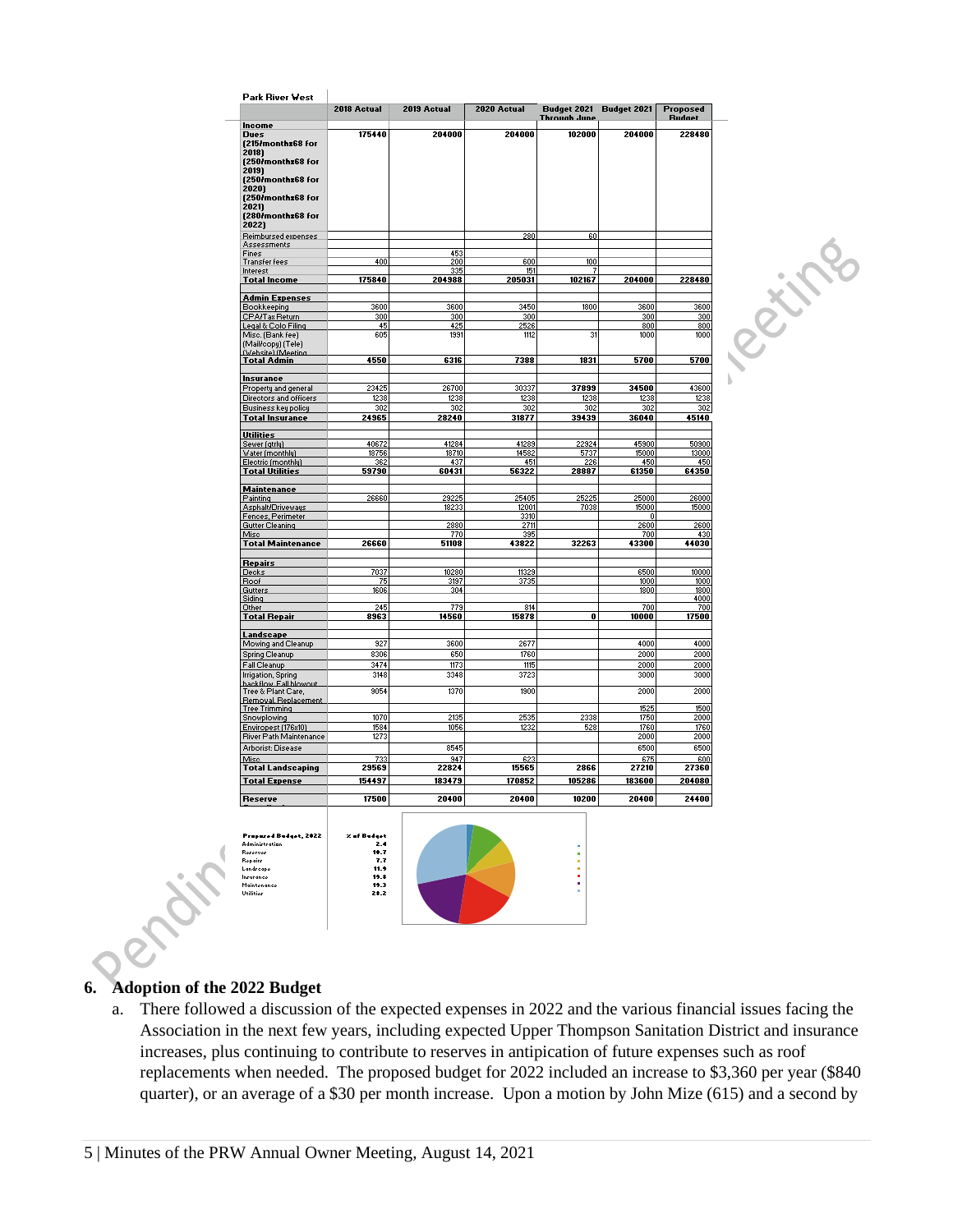Sandra Ireland (670), the membership voted to approve this budget by a count of 43 Yes votes to 3 No votes.

# **7. Nomination of the Board of Directors - Service to the Community**

- a. PRW Board
	- i. Broad Powers Bylaws Article II Section 9(A)
	- ii. Duties Bylaws Article II Section 9(B)
		- 1. Lawyer Robert Foster, Estes Park
		- 2. Bookkeeper Nancy Rocknich, Estes Park
		- 3. Accountant Chris Hill, Estes Park
- b. Advising/Member Volunteering
	- i. Rick Stephens (603) advises on Association Insurance
	- ii. Dennis McDonald (620) is our Volunteer Coordinator for Landscaping and Small Construction<br>
	Projects<br>
	Current Directors and Those Leaving Board<br>
	1. Stewart Squires<br>
	2. Herbert 'Fritz' Sampson<br>
	3. Helen Evans<br>
	4. John Mi Projects

Eitre

- c. Current Directors and Those Leaving Board
	- i. Willing to Continue on Board
		- 1. Stewart Squires
		- 2. Herbert 'Fritz' Sampson
		- 3. Helen Evans
		- 4. John Mize
		- 5. Sandra Ireland (STR)
	- ii. Leaving the Board
		- 1. Greg Barkley
		- 2. Mindy Stephens
	- iii. Board Interest
		- 1. Rick Stephens
- d. In addition to the board members who were willing to continue on the Board, Rick Stephens (603), Greg Shipman (625) and Steve Tice (655) volunteered to serve on the Board. Upon a motion by Fritz Sampson (633), a second by Mindy Stephens (603) and a vote of the membership, this slate of members were approved as the new Board of Directors:
	- i. Stewart Squires (618)
	- ii. Herbert 'Fritz' Sampson (633)
	- iii. Helen Evans (619)
	- iv. John Mize (615)
	- v. Sandra Ireland (670)
	- vi. Rick Stephens (603)
	- vii. Greg Shipman (625)
	- viii. Steve Tice (655)

# **8. Third Party Reserve Study Discussion**

a. Steve Tice (655) was called upon to discuss his suggestion that the Association conduct a Reserve Study to analyze future capital improvements that will need to be covered out of Reserves in the future. The Reserve study will identify projected improvements, when they will occur and what the cost will be. From this it will be determined whether the current reserves will be adequate to cover the projected future expenses. Stew Squires reported that he had determined that the estimated costs of such a study would be around \$5,000 and that this was not in the just-approved budget. Upon motion made, seconded and approved by the Members, the Board was authorized to conduct have a Reserve Study conducted at a cost not exceed \$5,000 and when complete the Treasurer will specially assess each of the Owners  $1/68<sup>th</sup>$  of the final costs of the study.